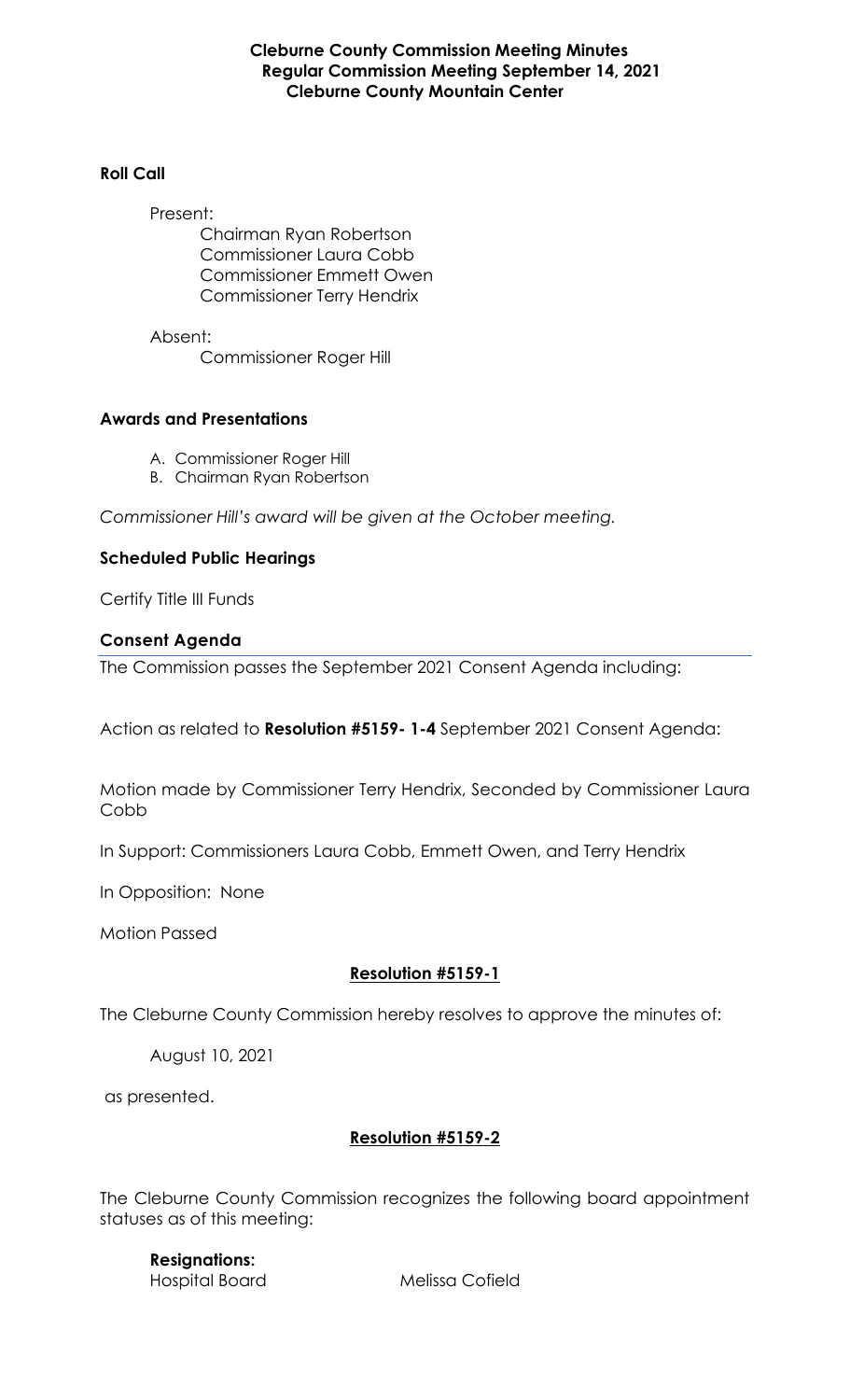Vacancies: None

**Board Appointments:** Theresa Mulkey

## **Resolution #5159-3**

Whereas, QCHC, Inc, a/k/a Quality Correctional Health Care, ("QCHC"), and Cleburne County, Alabama ("County"), previously entered into a Health Services Agreement (the "Agreement"); and

Whereas, QCHC's interest in the agreement was previously assigned to QCHC of Alabama, Inc., a related entity; and

Whereas, Section 10.6 of the Agreement states that the Agreement "may be amended or revised only in writing and signed by all parties"; and

Whereas, Section 6.1 of the Agreement states that the Agreement "may be extended for additional one-year terms if mutually agreeable to both parties"; and

Whereas, the parties mutually desire to extend the term of the Agreement for a term beginning October 1, 2021 and ending September 30, 2022; and

Therefore, the parties hereby mutually agree to extend and amend the terms of the Agreement as follows and authorizes the Chairman to sign the agreement:

#### EXTENSION

The parties hereby agree to extend the Agreement for a renewal term beginning on October 1, 2021 and ending September 30, 2022.

#### <u>AMENDMENTS</u>

Section 7.1 shall be amended to reflect the amount owed to QCHC by the County shall be \$102,252.00 for the year beginning October 1, 2021 and ending September 30, 2022, which may be payable in twelve (12) monthly installments of \$8,521.00 by the County to QCHC.

#### **Resolution #5159-4**

Whereas, the Commission is asked to renew its Long Term Detention Subsidy Contract in conjunction with the State Department of Youth Services each year.

Therefore, the Cleburne County Commission authorizes the Chairman to make this designation and sign any and all paperwork related to the renewal of this agreement / contract.

#### *Add to New Business the Step It Up Initiative*

*Motion made by Commissioner Cobb, Seconded by Commissioner Hendrix*

*In Support: Commissioners Laura Cobb, Terry Hendrix, and Emmett Owen*

*In Opposition: None*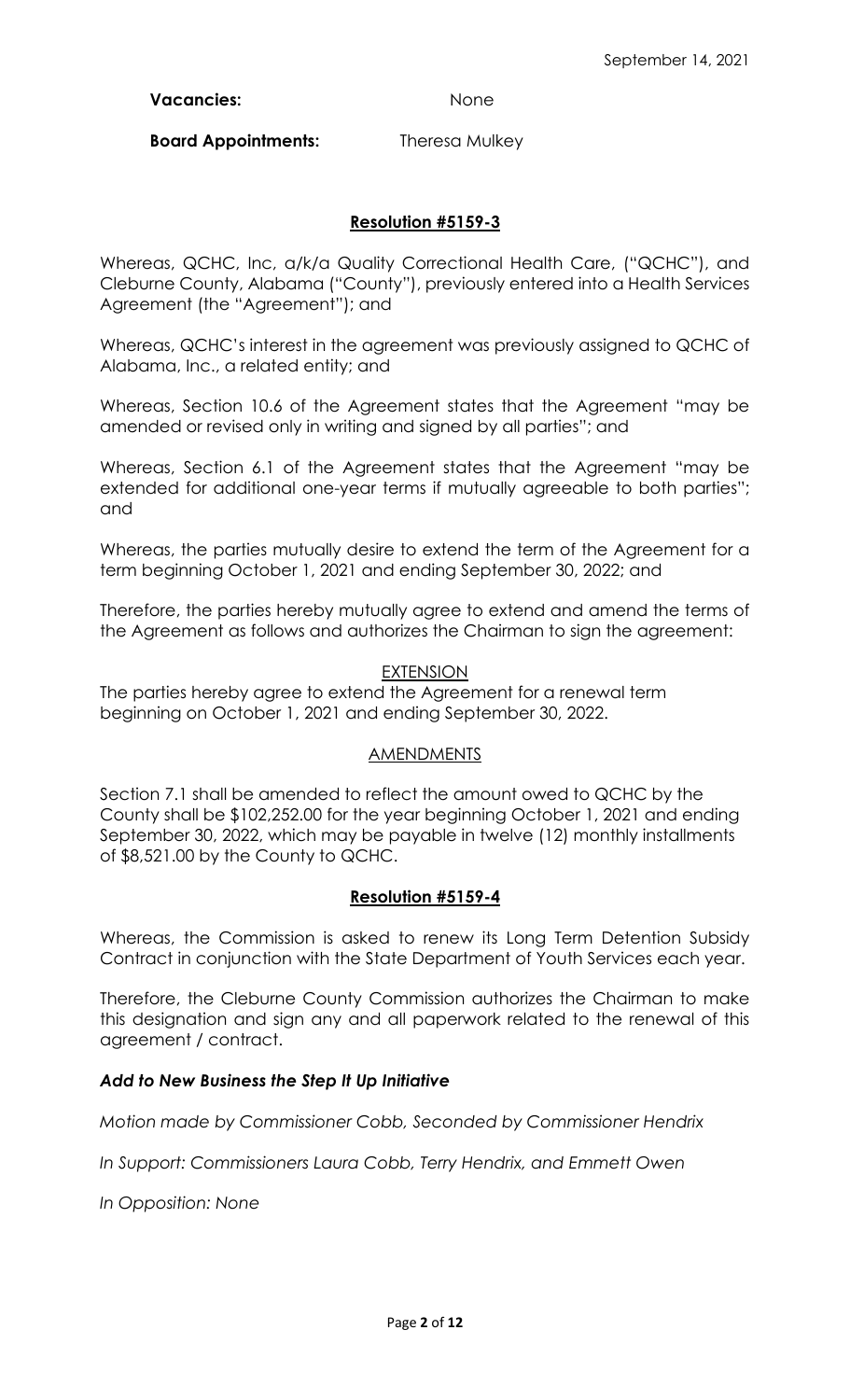## *Add to New Business the Reclassification of CR 41*

*Motion made by Commissioner Hendrix, Seconded by Commissioner Owen In Support: Commissioners Laura Cobb, Terry Hendrix, and Emmett Owen In Opposition: None*

### *Add to New Business the closure of CR 603*

*Motion made by Commissioner Hendrix, Seconded by Commissioner Owen*

*In Support: Commissioners Laura Cobb, Terry Hendrix, and Emmett Owen*

*In Opposition: None*

#### *Add to New Business the resurfacing of CR 66*

*Motion made by Commissioner Cobb, Seconded by Commissioner Owen*

*In Support: Commissioners Laura Cobb, Terry Hendrix, and Emmett Owen*

*In Opposition: None*

#### **New Business:**

#### **A. Surplus 2002 Arctic Cat**

Action as related to **Resolution #5160** Surplus 2002 Arctic Cat

Motion made by Commissioner Terry Hendrix, Seconded by Commissioner Emmett Owen

In Support: Commissioners Laura Cobb, Terry Hendrix, and Emmett Owen

In Opposition: None

Motion Passed

#### **Resolution #5160**

Whereas, the Cleburne County Commission is authorized to declare property as surplus when said property is deemed to be of no further use or value to the County; and

Whereas, the following item has been stolen from the State Forestry Department:

• 2002 Arctic Cat 500 SN 4UF02ATV02T217

Therefore, the Cleburne County Commission declares the equipment to be surplus property, and authorizes the County Administrator to remove the item from the list of active assets.

## **B. Accept HRO resignation**

Action as related to **Resolution #5161** Accept HRO resignation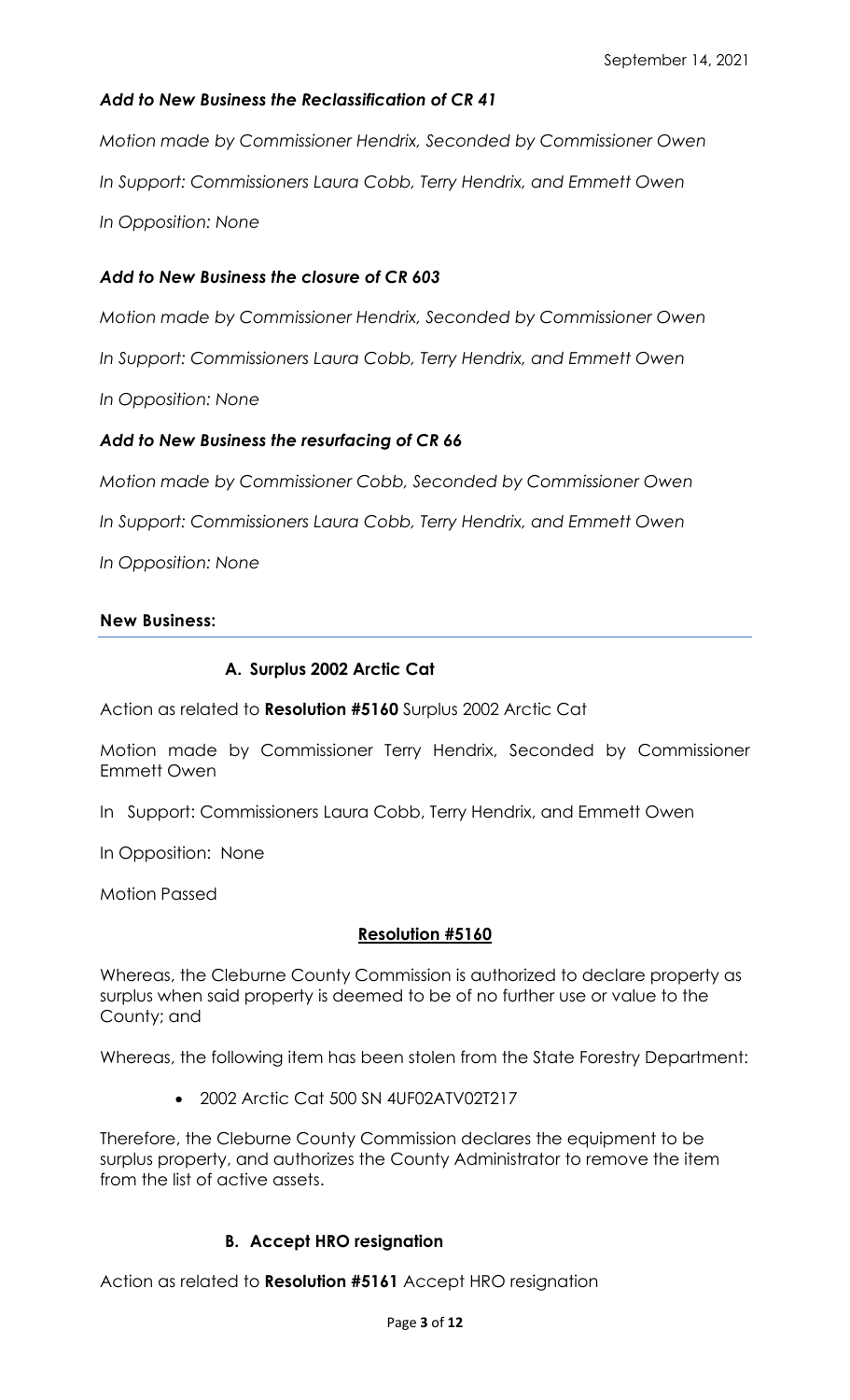In Support:

In Opposition:

*Commissioners to discuss during Executive Session*

#### **Resolution #5161**

Whereas, the Human Resource Officer has submitted her letter of resignation.

Therefore, the Cleburne County Commission accepts the resignation, and authorizes the advertising of the vacancy.

#### **C. Approve severance package**

Action as related to **Resolution #5162** Approve severance package

In Support:

In Opposition:

*Commissioners to discuss during Executive Session*

#### **Resolution #5162**

Whereas, the Cleburne County Commission has passed Resolution #5153 authorizing Ms. Hope Hicks to negotiate a severance package with County Administrator Ms. Brown in exchange for her global release of any claims Ms. Brown may have against the County Commission; and

Whereas, the terms are agreeable to both parties.

Therefore, the Cleburne County Commission authorizes the Chairman to sign the severance package agreement.

#### **D. Approve FY22 Budget**

Action as related to **Resolution #5163** Approve FY22 Budget

Motion made by Commissioner Terry Hendrix, Seconded by Commissioner Laura Cobb

In Support: Commissioners Laura Cobb, Emmett Owen, and Terry Hendrix

In Opposition: None

*Motion to table until the September 21st Special Called Meeting*

#### **Resolution #5164**

Whereas, it is the responsibility of the Cleburne County Commission to pass a yearly budget for the upcoming fiscal year in a September meeting,

Therefore, after review and deliberation, the Cleburne County Commission hereby adopts the attached fiscal year 2021 budget, Version \_\_\_\_\_.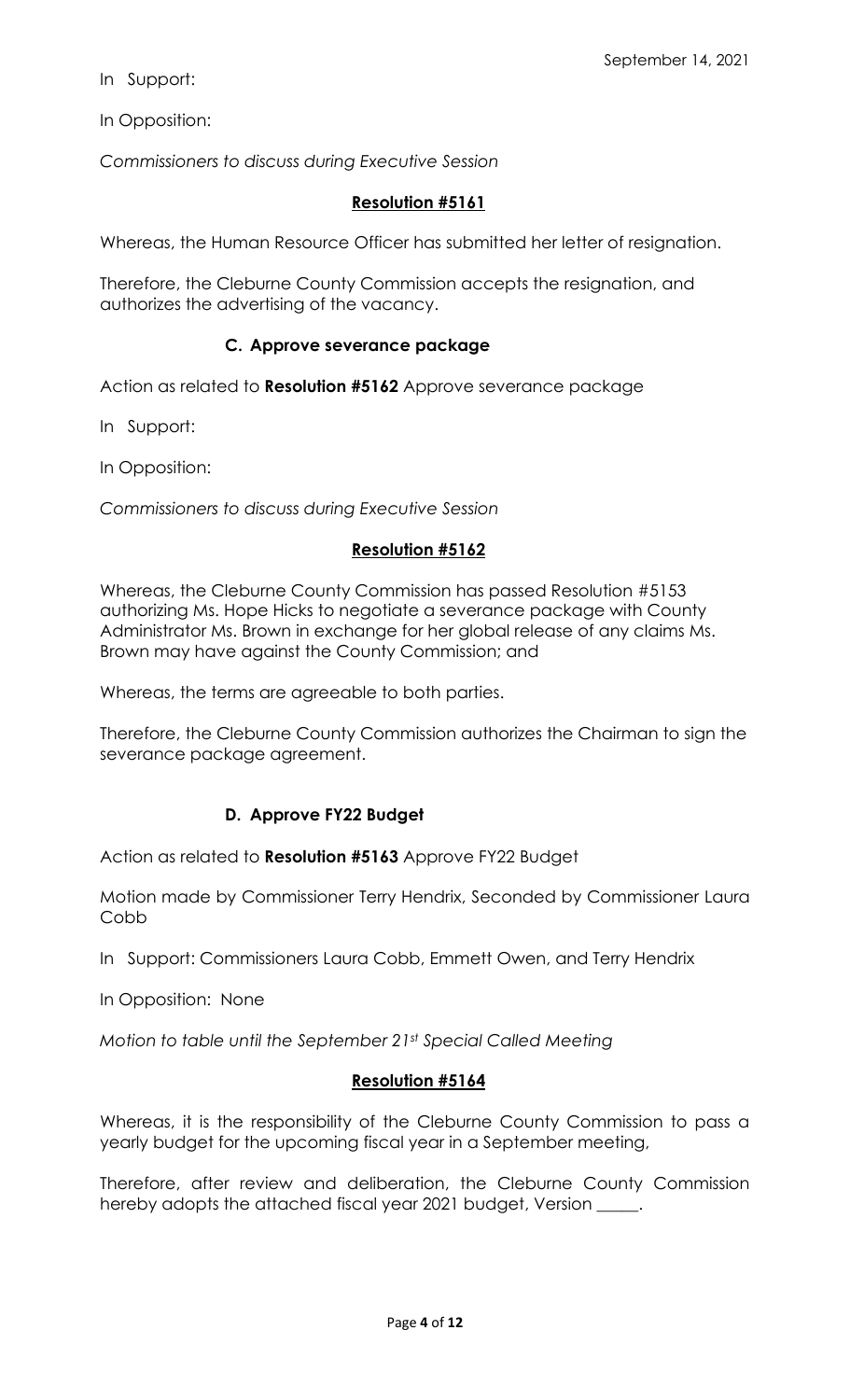## **E. Adopt Division G Multi-Jurisdictional Hazard Mitigation Plan**

Action as related to **Resolution #5164** Adopt Division G Multi-Jurisdictional Hazard Mitigation Plan

Motion made by Commissioner Emmett Owen, Seconded by Commissioner Terry **Hendrix** 

In Support: Commissioners Laura Cobb, Emmett Owen, and Terry Hendrix

In Opposition: None

Motion Passed

## **Resolution #5164**

Whereas, the Division G Multi-Jurisdictional Hazard Mitigation Plan has been updated in accordance with FEMA requirements at 44 C.F.R. 201.6; and

Whereas, the County of Cleburne participated in the updating of a multijurisdictional plan, the Division G Multi-Jurisdictional Hazard Mitigation Plan; and

Whereas, the County of Cleburne is a local unit of government that has afforded the citizens an opportunity to comment and provide input in the plan and the actions in the plan; and

Whereas, the County of Cleburne has reviewed the plan and affirms that the plan will be updated o less than every five years.

Therefore, the Cleburne County Commission adopts the Division G Multi-Jurisdictional Hazard Mitigation Plan and resolves to execute the actions in the plan.

## **F. Apply for Chief Ladiga Trail Grant**

Action as related to **Resolution #5165** Apply for Chief Ladiga Trail Grant

Motion made by Commissioner Laura Cobb, Seconded by Commissioner Terry **Hendrix** 

In Support: Commissioners Laura Cobb, Emmett Owen, and Terry Hendrix

In Opposition: None

Motion Passed

#### **Resolution #5165**

WHEREAS, Cleburne County, AL proposes to have constructed recreational resources at Cleburne County's Chief Ladiga Trail to provide for the health and well-being of the general public; and

WHEREAS, Cleburne County, AL intends to make application to the Alabama Department of Economic and Community Affairs for grant assistance to construct a paved walking trail and other amenities from the Recreational Trails Program; and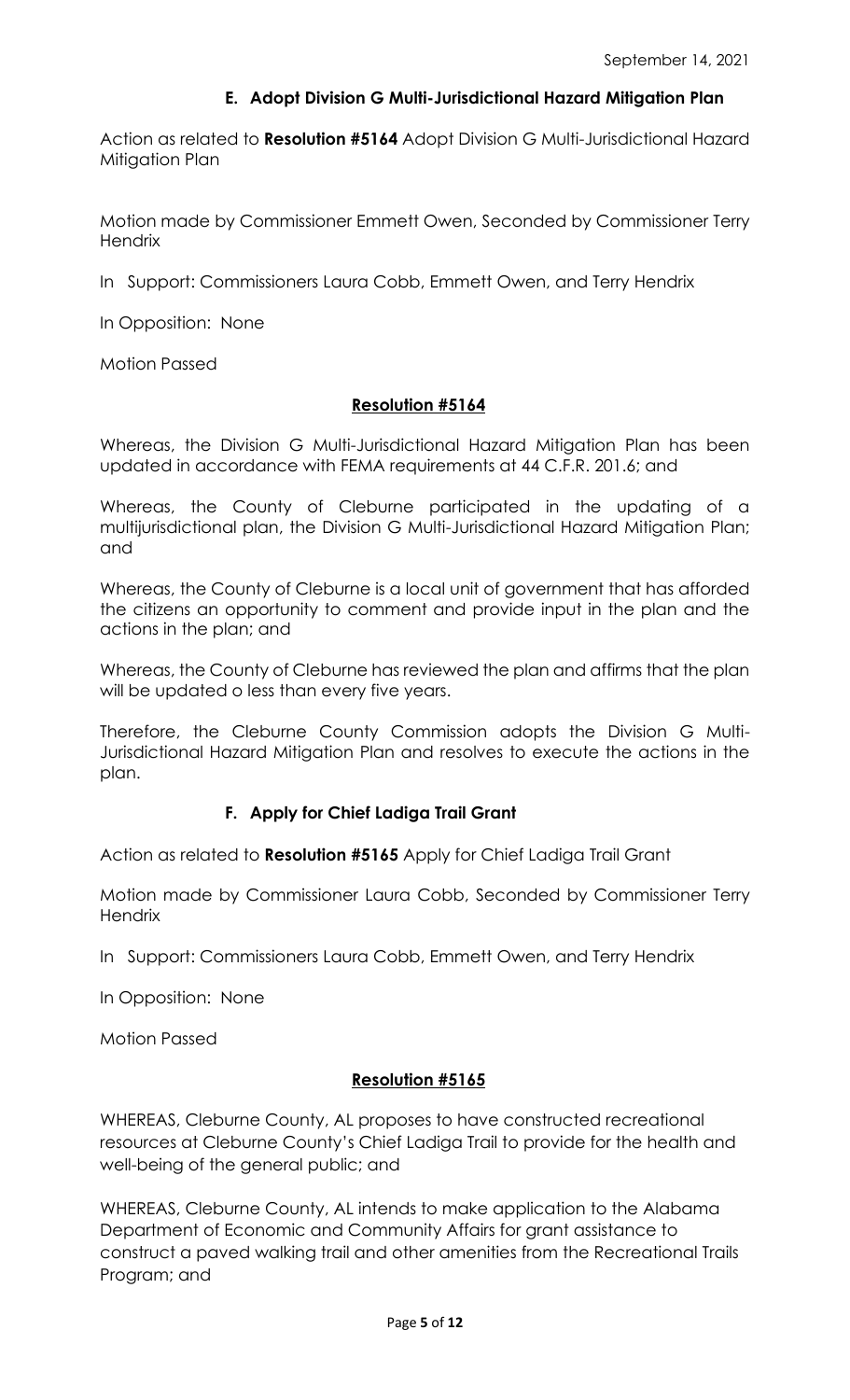September 14, 2021 WHEREAS, the total proposed project costs total \$389,760.00 The County is applying for Recreational Trails Program assistance in the amount of \$311,808.00 of the total proposed project costs, which will be used to construct a paved walking trail and other amenities at Cleburne County, Alabama.

NOW THEREFORE BE IT RESOLVED, that Cleburne County, Alabama will hold in reserve \$62,902.00 of the proposed project costs for the purpose of matching the Recreational Trails Program assistance, with an additional amount of \$15,050.00 of In-Kind work and

BE IT FURTHER RESOLVED, that in the event a grant is awarded, Cleburne County, Alabama understands that it will sign assurances to comply with all applicable Federal and State laws, rules, and regulations and that the property acquired and/or developed with Land and Water Conservation Fund assistance will be maintained for public outdoor recreation in perpetuity as required by Section 6(f)(3) of the Land and Water Conservation Fund Act of 1965.

*Commissioner Hendrix asks County Engineer which fund the money would be coming out of*

*County Engineer Lee Estes states it will be the Gasoline Fund*

*Chairman Robertson states that it is not determined in the resolution on which fund*

## **G. Make Emergency Manager position classified**

Action as related to **Resolution #5165** Make Emergency Manager position classified

Motion made by Commissioner Emmett Owen, Seconded by Commissioner Terry **Hendrix** 

In Support: Commissioners Laura Cobb, Emmett Owen, and Terry Hendrix

In Opposition: None

Motion Passed

#### **Resolution #5165**

WHEREAS, the position of Emergency Manager has previously been an "Unclassified" position; and

WHEREAS, the Commission wishes to afford the Emergency Manager the benefits and protections available to employees in the "Classified" service; and

WHEREAS, the Current Emergency Manager, Crystal Cavender, has expressed her willingness and acceptance of the proposed reclassification;

NOW THEREFORE, BE IT RESOLVED that the position of Emergency Manager is hereby reclassified as a position in the Classified Service, with an effective date of \_\_\_\_\_\_\_\_\_\_\_\_\_\_\_. Said reclassified position shall report directly to the Commission.

*Effective October 1, 2021*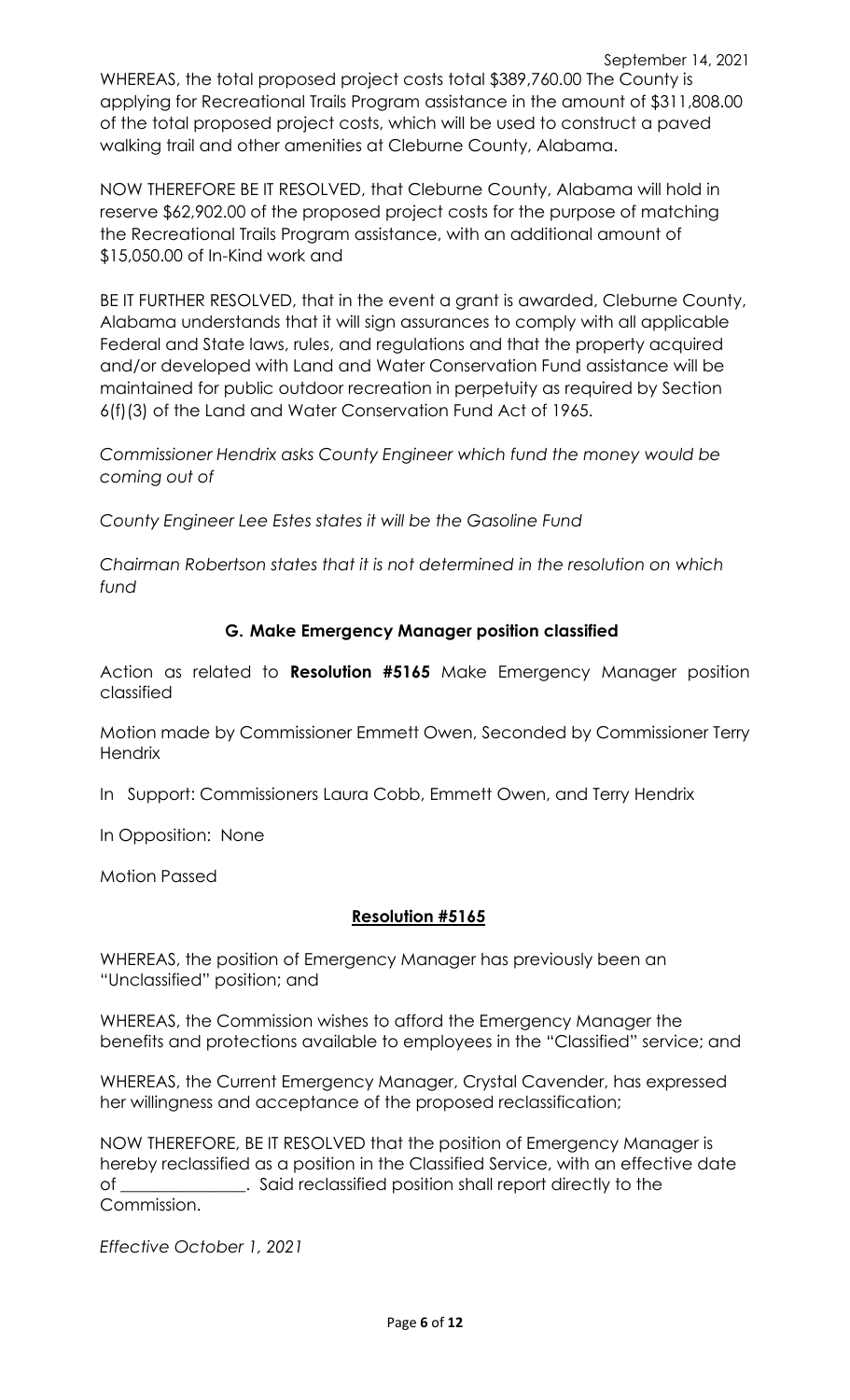### **H. Sales Agreement for 2 acres of land in Ranburne**

Action as related to **Resolution #5166** Sales Agreement for 2 acres of land in Ranburne

Motion made by Commissioner Terry Hendrix, Seconded by Commissioner Laura Cobb

In Support: Commissioners Laura Cobb, Emmett Owen, and Terry Hendrix

In Opposition: None

Motion Passed

#### **Resolution #5166**

WHEREAS the Cleburne County Commission desires to establish an additional "Convenience Center" in the Ranburne area of the County as a valid public purpose and asset to the citizens of the County located in the Ranburne area, and

WHEREAS the County Engineer was tasked with locating appropriate property for said project, and

WHEREAS the County Engineer has located a two (2) acre parcel of land which will adequately support the new convenience center, and

WHEREAS the purchase price and terms are mutually beneficial to the parties.

NOW THEREFORE BE IT RESOLVED that the acquisition of property is approved, pending the receipt of a clean Title Opinion and after receipt of same the Commission Chairman is authorized to execute the sales contract for the proposed parcel of land, along with any and all other documents required to effectuate said transfer.

#### **I. Step It Up Initiative**

Action as related to **Resolution #5167** Step It Up Initiative

Motion made by Commissioner Emmett Owen, Seconded by Commissioner Laura Cobb

In Support: Commissioners Laura Cobb, Emmett Owen, and Terry Hendrix

In Opposition: None

Motion Passed

#### **Resolution #5167**

WHEREAS, approximately two million people who have serious mental illnesses are admitted each year to jails across the nation, and almost three-quarters of these adults have drug and alcohol use problems; and

WHEREAS, the Stepping Up Initiative is a national program with the goal to reduce the numbers of individuals in jails with mental illness; and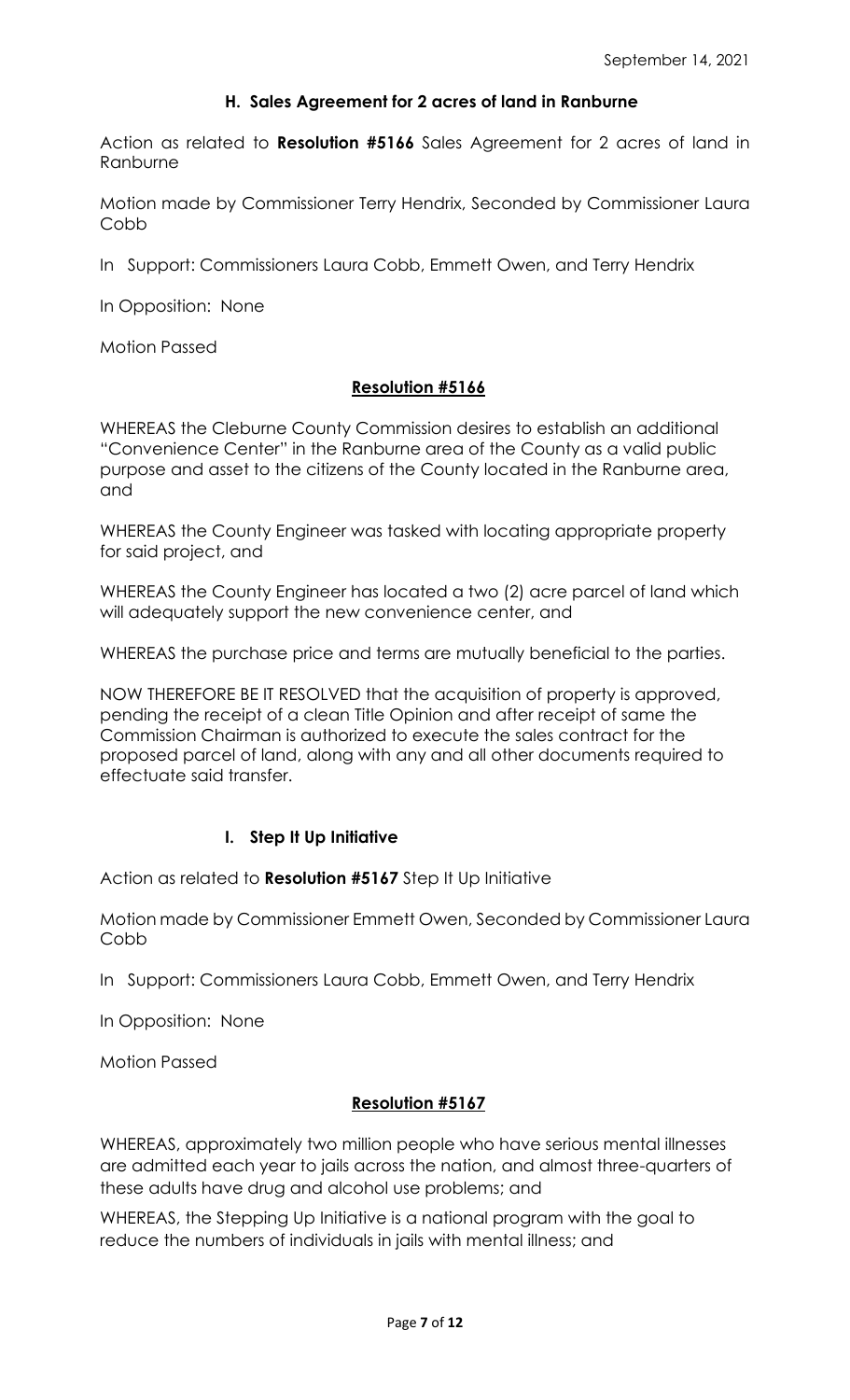WHEREAS, county jails spend two to three times more on adults with mental illnesses that require interventions compared to those without treatment needs; and

WHEREAS, through the Stepping Up Initiative, the National Association of Counties, The Council of State Governments Justice Center, and the American Psychiatric Association Foundation are encouraging public, private, and nonprofit partners to reduce the number of people with mental illnesses in jails; and

NOW, THEREFORE BE IT RESOLVED, that the Cleburne County Commission supports the national Stepping Up Initiative and commends all efforts to utilize the comprehensive resources available.

*Commissioner Cobb thanks the Committee for all their hard work*

#### **J. Reclassify CR 41**

Action as related to **Resolution #5168** Reclassify CR 41

Motion made by Commissioner Terry Hendrix, Seconded by Commissioner Emmett Owen

In Support: Commissioners Laura Cobb, Emmett Owen, and Terry Hendrix

In Opposition: None

Motion Passed

#### **Resolution #5168**

WHEREAS, the County Commission of Cleburne County, Alabama, is desirous of amending the highway functional classification system in Cleburne County as follows:

Reclassify Cleburne County Road 41 from Alabama Highway 46 to the intersection of Cleburne County Road 10 from a rural local road to a Minor Collector.

#### **K. Closure of CR 603**

Action as related to **Resolution #5169** Closure of CR 603

Motion made by Commissioner Terry Hendrix, Seconded by Commissioner Emmett Owen

In Support: Commissioners Laura Cobb, Emmett Owen, and Terry Hendrix

In Opposition: None

Motion Passed

#### **Resolution #5169**

Whereas, the Cleburne County Commission recognizes the need to occasionally evaluate the infrastructure system of the County to better serve its citizens; and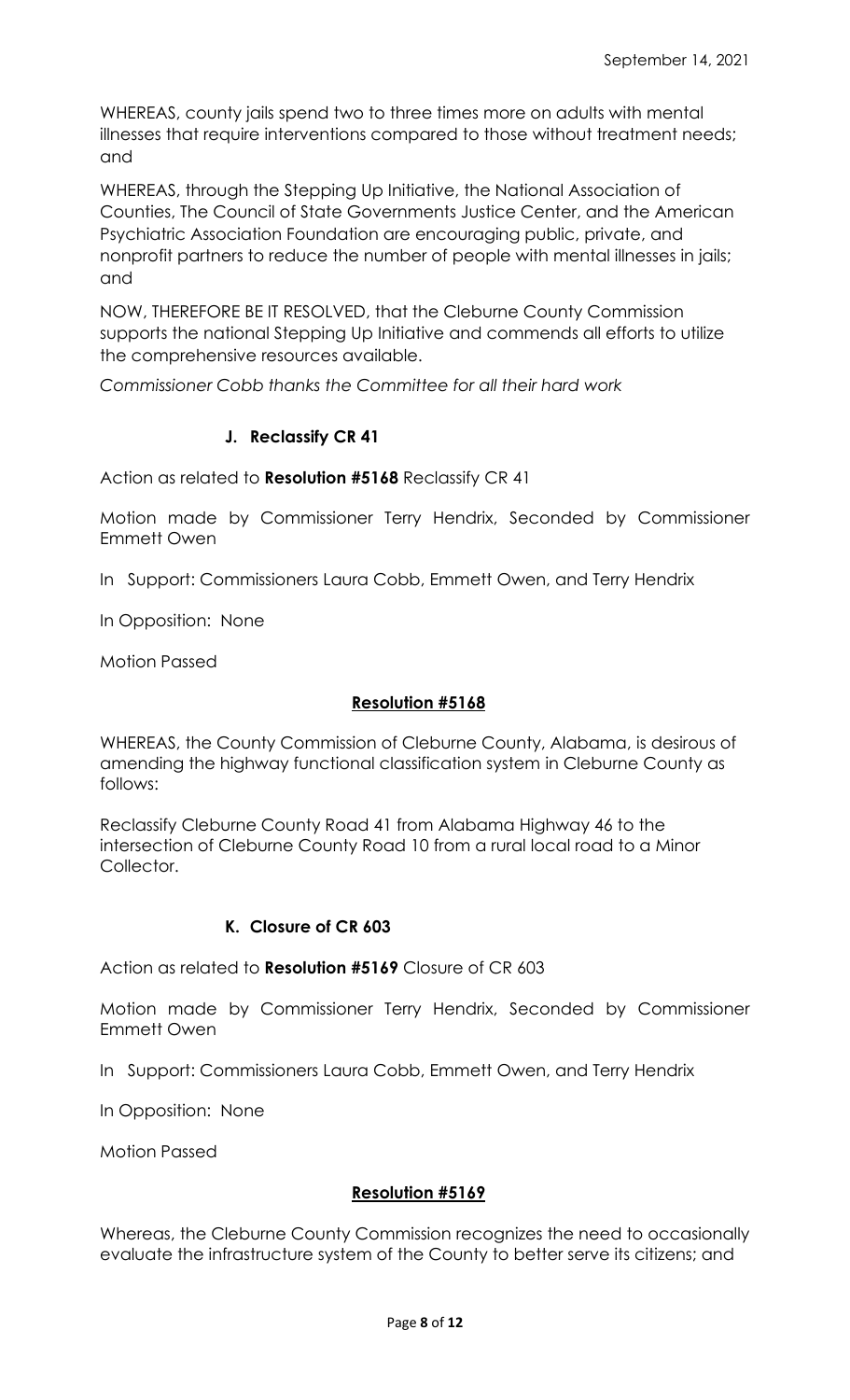Whereas, the Cleburne County Commission has the legal authority to vacate public roads.

Therefore, the Cleburne County Commission authorizes the County Engineer to take all necessary steps to begin the process of closing County Road 603.

*County Engineer Lee Estes informs the Commission he will have to get with all the residents that live off CR 603.*

#### **L. Resurface CR 66**

Action as related to **Resolution #5170** Resurface CR 66

Motion made by Commissioner Laura Cobb, Seconded by Commissioner Terry **Hendrix** 

In Support: Commissioners Laura Cobb, Emmett Owen, and Terry Hendrix

In Opposition: None

Motion Passed

#### **Resolution #5170**

Whereas, the conditions of the County Road 66 are such that a Resurfacing treatment is needed, and

Whereas, the Commission's budget is currently insufficient to cover the costs of such project; and

Whereas, there are funds available in the "Rebuild Alabama Grant" which could potentially be used for such project,

Now therefore, be it resolved, that the Commission tasks the County Engineer to make application for a "Rebuild Alabama Grant" specifically for the Resurfacing of County Road 66.

#### **Reports from staff:**

- **A.** County Administrator Kim Brown is not present.
- **B.** County Engineer Lee Estes request a PO for Southeast Environmental Compliance for \$7,620 for Annual Landfill Analysis.

#### **M. Approve Purchase Order request**

Action as related to **Resolution #5171** Approve Purchase Order request

Motion made by Commissioner Emmett Owen, Seconded by Commissioner Laura **Cobb** 

In Support: Commissioners Laura Cobb, Emmett Owen, and Terry Hendrix

In Opposition: None

Motion Passed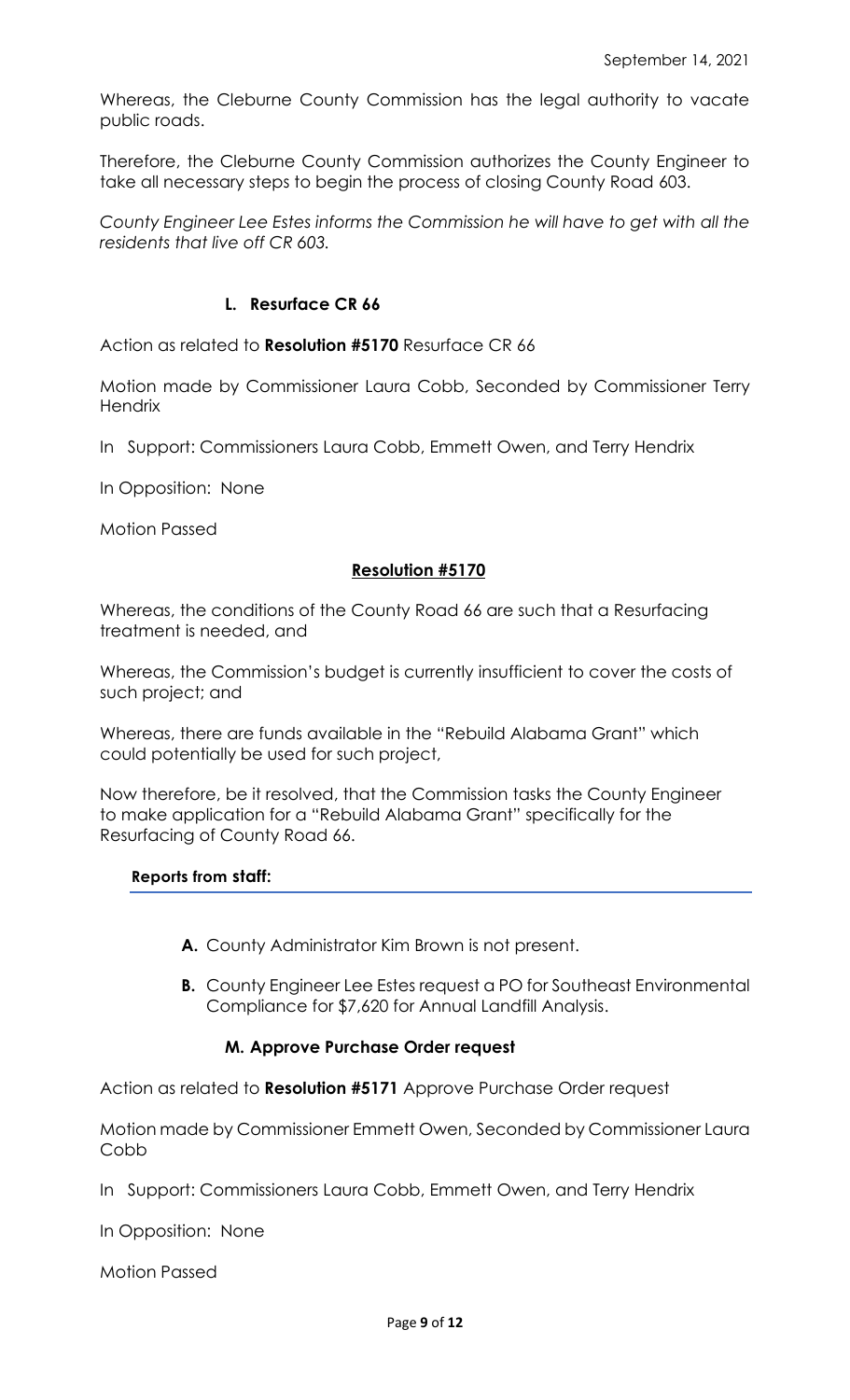## **Resolution #5171**

Whereas**,** the Cleburne County Commission has asked to approve all purchase orders over \$5,000.

Therefore**,** the Cleburne County Commission hereby approves the request for Southeast Environmental Compliance for \$7,620.

**C.** County Attorney Jason Odom has no updates.

*Attorney Hope Hicks suggests the Commission go into Executive Session.*

## **N. Executive Session**

Action as related to **Resolution #5172** Executive Session

Motion made by Commissioner Terry Hendrix, Seconded by Commissioner Laura Cobb

In Support: Commissioners Laura Cobb, Emmett Owen, and Terry Hendrix

In Opposition: None

Motion Passed

## **Resolution #5172**

The Commission goes into Executive Session.

*Regular meeting is back in session.*

#### *Add to agenda New County Administrator Lisa Copeland*

*Motion made by: Commissioner Emmett Owen, Seconded by Commissioner Laura Cobb*

*In Support: Commissioners Laura Cobb, Emmett Owen, and Terry Hendrix*

*In Opposition: None*

#### **Item B from New Business Accept HRO resignation**

Action as related to **Resolution #5161** Accept HRO resignation Motion made by: Commissioner Laura Cobb, Seconded by Commissioner Terry **Hendrix** 

In Support: Commissioners Laura Cobb, Emmett Owen, and Terry Hendrix

In Opposition: None

Motion Passed

#### **Resolution #5161**

Whereas, the Human Resource Officer has submitted her letter of resignation.

Therefore, the Cleburne County Commission accepts the resignation, and authorizes the advertising of the vacancy.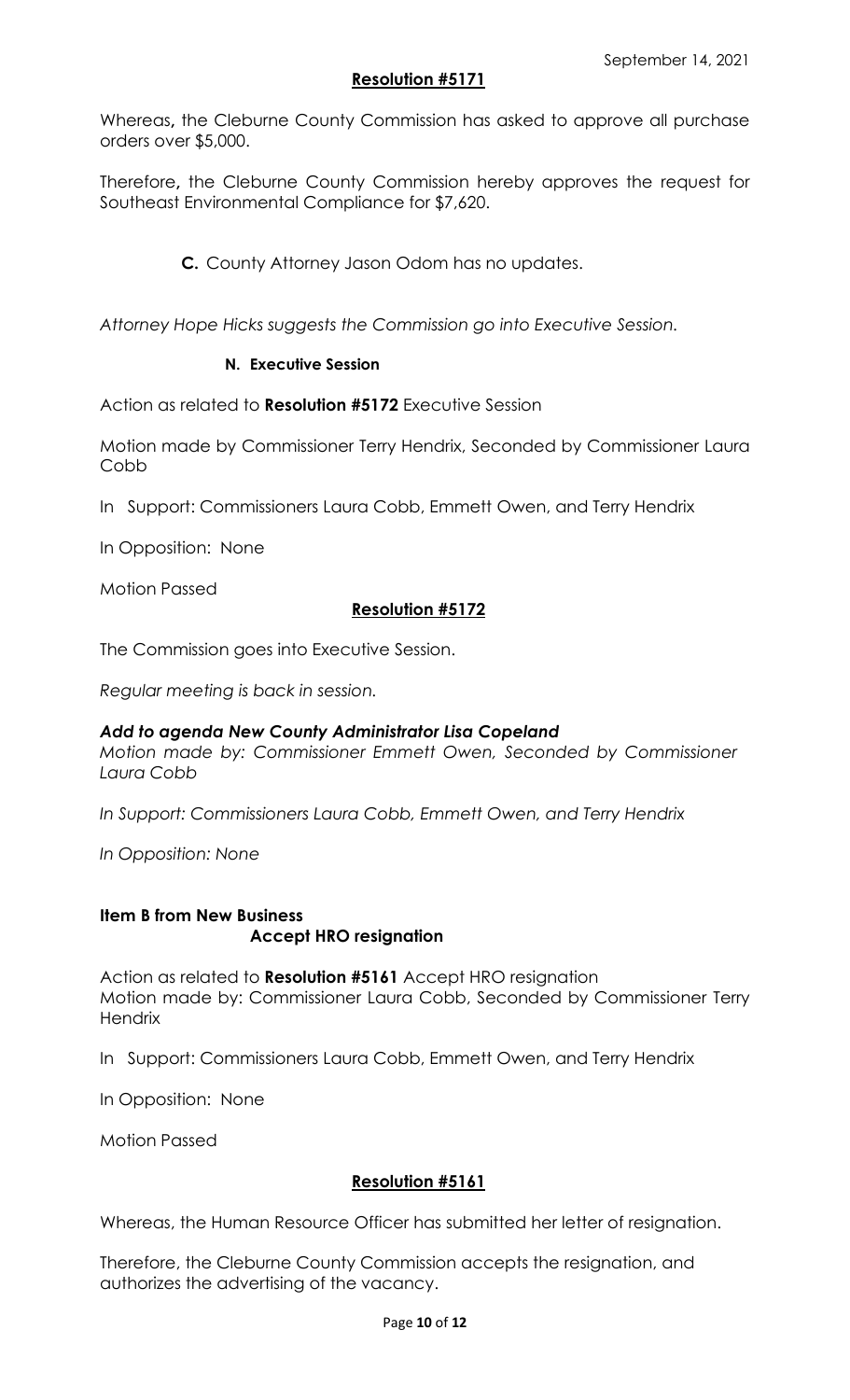# **Item C from New Business Approve severance package**

Action as related to **Resolution #5162** Approve severance package

Motion made by Commissioner Emmett Owen, Seconded by Commissioner Laura Cobb

In Support: Commissioners Laura Cobb, Emmett Owen, and Terry Hendrix

In Opposition: None

Amended Motion Passed

#### **Resolution #5162**

Whereas, the Cleburne County Commission has passed Resolution #5153 authorizing Ms. Hope Hicks to negotiate a severance package with County Administrator Ms. Brown in exchange for her global release of any claims Ms. Brown may have against the County Commission; and

Whereas, the terms are agreeable to both parties.

Therefore, the Cleburne County Commission authorizes the Chairman to sign the severance package agreement of \$27,500.

#### **O. New County Administrator**

Action as related to **Resolution #5173** New County Administrator

Motion made by Commissioner Emmett Owen, Seconded by Commissioner Laura Cobb

In Support: Commissioners Laura Cobb, Emmett Owen, and Terry Hendrix

In Opposition: None

Motion Passed

#### **Resolution #5173**

Whereas**,** the Cleburne County Commission advertised for applicants for the position of County Administrator, and

Whereas, applicants were received and the Commission conducted interviews of qualified applicants on September 2, 2021, and

Whereas, the Commission wishes to offer the position to Mrs. Lisa Copeland.

Now Therefore, be it resolved that the Commission offers the position of the County Administrator to Mrs. Lisa Copeland as a Class 13 position with starting pay of \$30.42 per hour with an effective date of October 1, 2021.